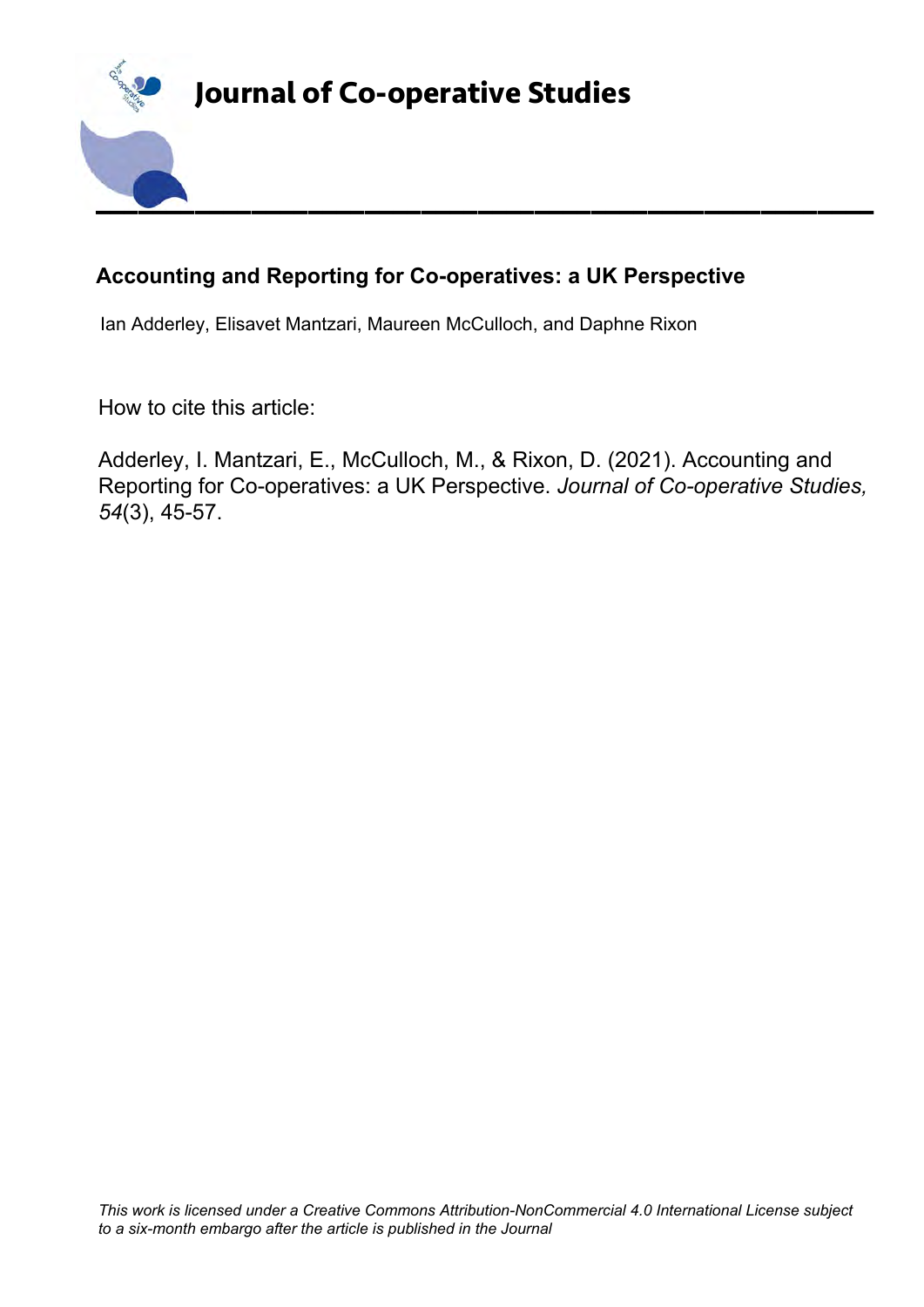# **Accounting and Reporting for Co‑operatives: a UK Perspective**

### **Ian Adderley, Elisavet Mantzari, Maureen McCulloch, and Daphne Rixon**

This paper reflects on the need for an accounting and reporting framework for co-operatives in the UK. We consider the current state of accounting in the co-operative sector and set out the arguments for a co-operative accounting Statement of Recommended Practice (SORP) at entity and sector level, broadly and in some practical detail. We argue that the development of a co-operative SORP could contribute to our understanding of whether the definition, purpose and principles of co-operatives are being met. A co-operative SORP would allow both private (member) and public benefit to be pursued at the same time, make the sector more visible, and enable cross-sector comparisons for the whole movement. Such a framework would also offer clearer means for policymakers, regulators, funders, and others to identify and target support to provide equal treatment for co-operatives. The paper concludes by offering some preliminary action points on how to take the SORP project further.

## **Introduction**

The question of how co-operatives do their accounting and the implications this has on aligning more effectively their economic, social, and cultural goals has been largely overlooked. Existing accounting and accountability practices fail to reflect the values and principles of co-operatives, thereby failing to support them in meeting their purposes. The aim of this paper is to discuss the need for a more systematic approach to accounting and reporting for co-operatives and the specific aspects that justify the development of a Statement of Recommended Practice (SORP) in the United Kingdom (UK). SORPs, issued by 'SORP-making bodies', are recommendations on financial reporting, auditing, and actuarial practices developed for specific sectors or industries, such as charities, higher education, and pension schemes (Financial Reporting Council, 2021). SORPs supplement accounting standards and other regulatory requirements to reflect the particular circumstances and transactions that are unique in a sector or industry and address issues that are addressed in accounting standards but further guidance is required (Financial Reporting Council, 2021).

We reflect on current accounting practice and developments, and the particular accounting needs of co-operatives, in order to make a case for a SORP for co-operatives. We hope that this paper will revive and encourage further discussion and action on developing co-operative accounting that would not only help express but also achieve their mandate as co-operatives. The paper is structured as follows. We start by discussing the values and principles of co-operatives and their hybrid nature; combining economic and social purposes, but also pursuing both private and public interests. We then set the background by outlining current accounting practices of co-operatives and key aspects that differentiate them from investororiented and public benefit organisations. This is followed by a more detailed discussion of practical accounting issues that justify the development of a co-operative SORP. To conclude, we identify some action points to support the development of the SORP project.

## **Co-operative Identity and the Common Good**

#### **Definition of co-operatives**

The International Co-operative Alliance (ICA) Statement on the Co-operative Identity (ICA, 2018a) sets out what can be considered a "universally recognised" (Henrÿ, 2012, p. 65) definition of a co-operative, subsequently incorporated in the International Labour Organisation (ILO) Recommendation, 2002, 193 (ILO, 2017), which states that a co-operative is: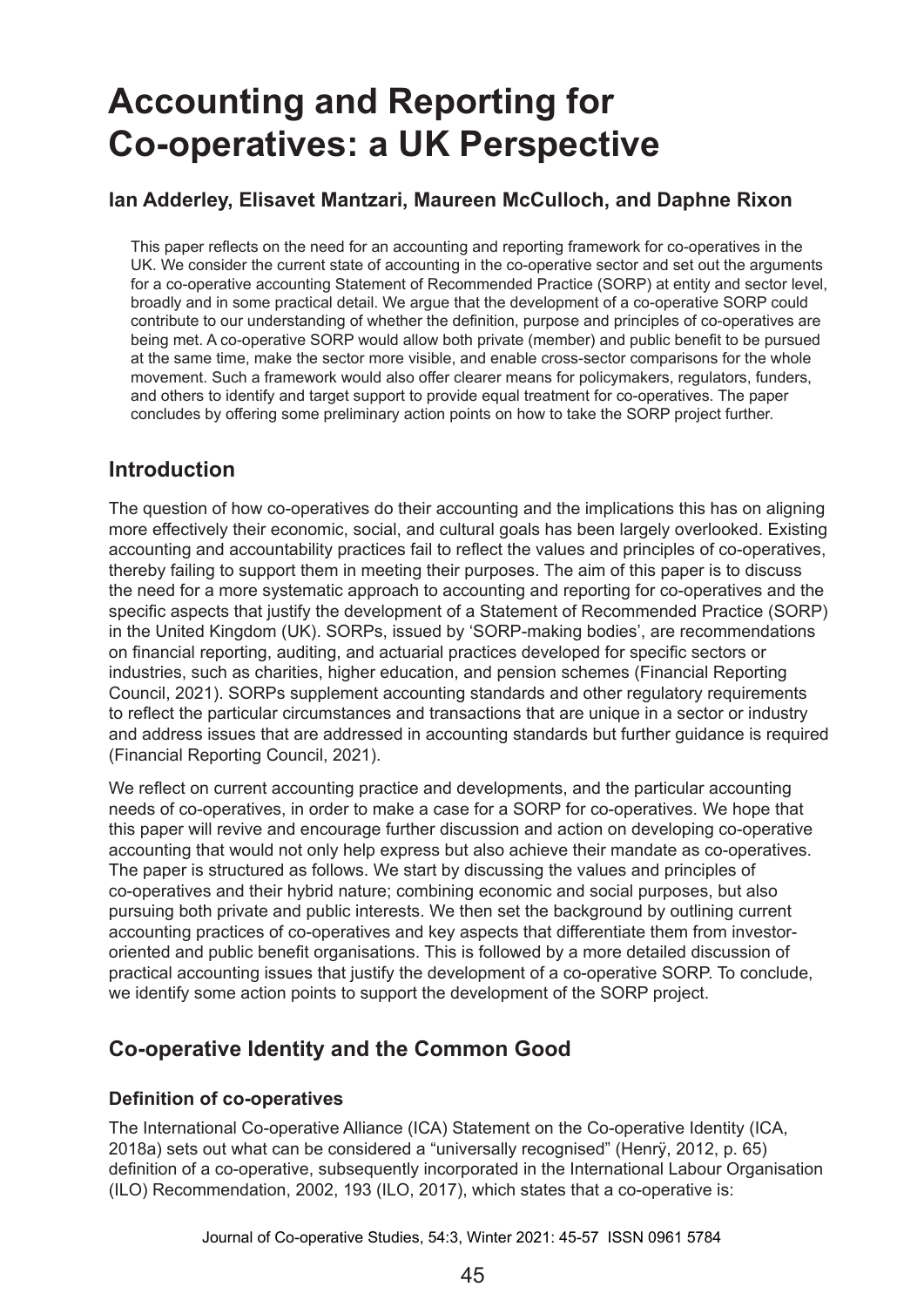… an autonomous association of persons united voluntarily to meet their common economic, social, and cultural needs and aspirations through a jointly-owned and democratically-controlled enterprise (Section 1, para 2).

Co-operatives are based on a set of values they put in practice through the principles set out in the Statement. Though recognised in international law, there is no legislative definition of a 'co‑operative' in the UK, albeit the word 'co-operative' has a more restricted use (see Companies House, 2021, Annex A). Unlike in many other countries, UK co-operatives are free to use any legal form they choose (Snaith, 2014, p. 736), or indeed none at all; though for present purposes, this paper confines itself to those co-operatives adopting some form of structure that creates a body corporate — a distinct legal entity subject to financial reporting requirements in its own right. Most co-operatives choose to register as what were referred to prior to 1 August 2014 as 'industrial and provident societies', and now 'registered societies'. New societies can register as either a 'co-operative society' or a 'community benefit society' (Co-operative and Community Benefit Societies and Credit Unions Act, 2010). Based on the Financial Conduct Authority's (FCA) 2020-21 Mutuals Update (FCA, 2021), there are 8,180 societies registered under the Co-operative and Community Benefit Societies Act 2014. This compares to 1,489 co-operative entities listed in the underlying data in the Co-op Economy Report 2021 as being registered with Companies House (Co-operatives UK, 2021).

In not having a legislative definition of 'co-operative', great flexibility is afforded to co-operatives in how they choose to structure. This has allowed for co-operatives to operate as Limited Liability Partnerships, Companies — whether limited by shares or guarantee — as well as registered societies and under other legal forms. While some protection over the word 'co‑operative' exists, this is limited to those entities using the exact term in their registered or trading name. The flexibility of company law has enabled co-operatives to incorporate with enough modification to adapt to their articles of association to meet the Statement definition. In a significant minority of companies, 1,489 co-operative companies of 4,202,044 companies as at 1 August 2019, this is however a case of tailoring to make fit (Companies House, 2019).

The corollary of the flexibility is less precision and clarity. Without a clear identifiable term, or ultimate legal arbitrator of it, it follows that it must be harder to decisively identify what is, and is not, a co-operative. But it does not necessarily follow that this flexibility should be compromised (Adderley, 2018). Instead, greater clarity on co-operative definition and purpose could be achieved through the implementation of a SORP that facilitates a co-operative narrative of use to its members and the public more generally.

#### **Co-operative identity and principles**

The Statement identifies seven key principles which put co-operative values of self-help, selfresponsibility, democracy, equality, equity, and solidarity into practice (ICA, 2018a). Here, we summarise some of these principles to build the context for the discussion that will follow.

Co-operatives are voluntarily created organisations and have open and voluntary membership, i.e., they are open to all individuals able to use their services and willing to accept the responsibilities of membership (*Principle 1*). Co-operatives are democratic organisations controlled by their members, who actively participate in setting their policies and making decisions. Members in primary co-operatives generally have equal voting rights, based on the one member one vote principle (no majority shareholders) (*Principle 2*). Members contribute by working, investing, shopping or trading with the co-operative, and any surplus they make (after all costs are covered) can be shared among the members or re-invested back into the co-operative.

The Statement also includes the principle of member economic participation (*Principle 3*):

Members contribute equitably to, and democratically control, the capital of their co-operative. At least part of that capital is expected to be the common property of the co-operative. Members usually receive limited compensation, if any, on capital subscribed as a condition of membership. Members allocate surpluses for any or all of the following purposes: developing their co-operative, setting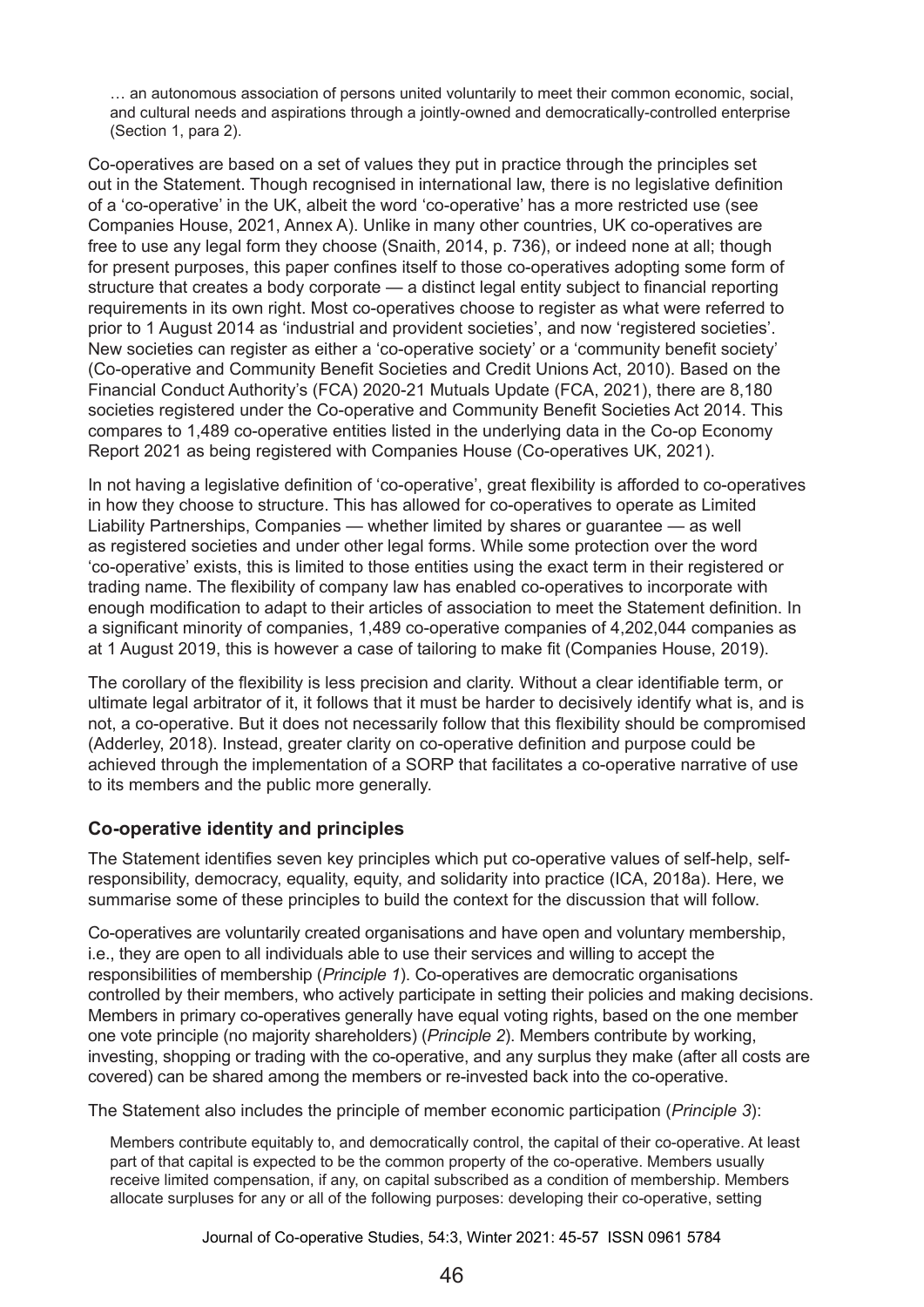up reserves, part of which at least would be indivisible; benefiting members in proportion to their transactions with the co-operative; and supporting other activities approved by the membership (ICA, 2018a).

Co-operatives also provide education and training for their members, elected representatives, managers, and employees so they can contribute effectively to the development of their co‑operatives. They inform the general public about the nature and benefits of co-operation (*Principle 5*). Finally, co-operatives work for sustainable development of their communities through policies approved by members, following the ethical values of co-operative tradition of believing in honesty, openness, social responsibility, and caring for others (*Principle 7*).

#### **Co-operatives and the common good**

As, "people-centred enterprises owned, controlled and run by and for their members to realise their common economic, social, and cultural needs and aspirations", co-operatives "act together to build a better world" (ICA, 2018b, paras 1-4). They do this by pursuing the agreed economic, social, and cultural needs and aspirations of their members within the modus operandi set out by the co-operative principles and values. These principles and values, particularly when co-operatives are seen as part of the co-operative movement, can be seen as a framework in pursuit of the common good (Alcock & Mills, 2017; Mills, 2009). Spencer (2020) argues that the concept of the common good, which allows for private and public interests to not only support one another but to be inextricably linked, is a far more useful idea than that of public benefit or public interest, as will be discussed later. Killian and O'Regan (2020) argue that the idea of a good society is of one that is more than the sum of individual utilities; it is one in which it is possible for people to flourish. The notion of flourishing aligns with meeting economic, social and cultural needs but also aspirations. It is a people-centred concept for economic valuations (Cruz et al., 2009).

Mazzarol et al., (2018) argue that the co-operative and mutual enterprise (CME) model challenges mainstream economic thought. We would argue that this is because the CME model, through mutuality, embodies the people-centred common good. The development of a SORP for co-operatives could be a useful way to contribute to our understanding of whether the definition, purpose and principles of co-operatives are being met in individual entities. But further, it could also allow us to see the CME sector as a whole and as such as a challenge to the private/public interest dichotomy of the mainstream. It would allow the CME sector to be visible as an engine for the development of a good society in which all can flourish.

## **Co-operative Accounting and Reporting: Current Practices and Accountability Issues**

#### **Financial accounting and the co-operative difference**

In terms of the current accounting practices, registered co-operative and community benefit societies are required to prepare annual accounts (Financial Conduct Authority, 2015). These societies are required to file together with an annual return AR30 form with the Financial Conduct Authority. Accounts must be produced to at least the minimum standards required by the legislation and the entity's own rules, and should comply with the UK Generally Accepted Accounting Practice (GAAP) and applicable accounting standards published by the Financial Reporting Council. Societies that have exempt charity status in England and Wales need to prepare Charity SORP accounts. We argue that co-operatives cannot report adequately within either format.

Co-operatives can perhaps be seen as hybrids, combining economic and social purposes, but their differences with investor-oriented and philanthropic organisations run deeper than simply combining, perhaps incompatible, perspectives. Co-operatives differ from state-owned enterprises in being independent from philanthropic entities and in not being for purely public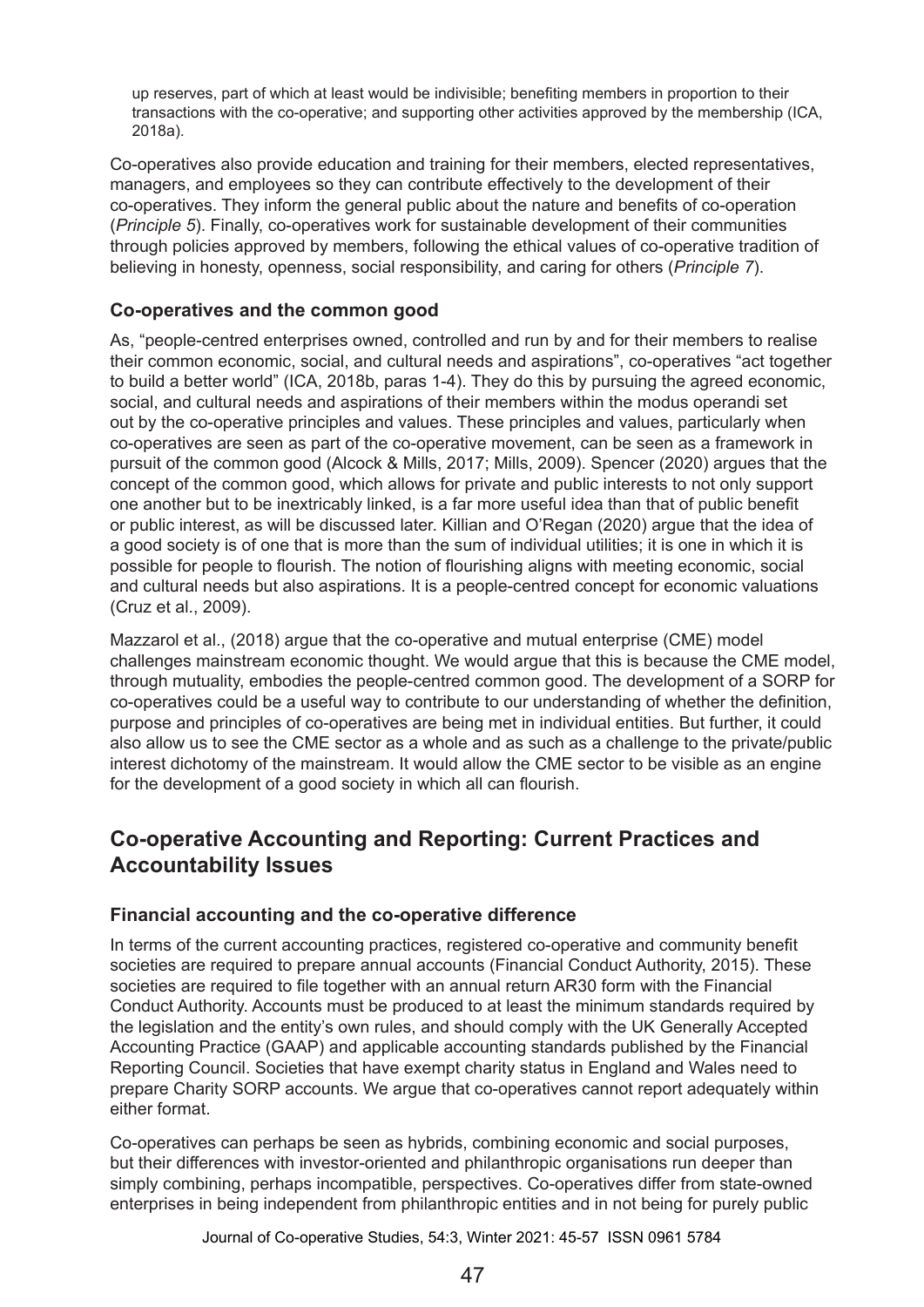benefit, and from investor-owned enterprises in not pursuing purely financial benefits for members (Mazzarol et al., 2018).

As noted above, co-operatives are flexible as regards their legal structures; their uniting characteristic is adherence to the values and principles. Currently, co-operatives are classed as operating for private (member) benefit (generally reporting using formats designed for investororiented companies) or for public benefit (generally using formats designed for public benefit entities). Public benefit, in UK charity law, is defined as the absence, or minimisation of, private interest (Morgan, 2012). Maddocks (2019a, 2019c) draws attention to social or general interest co-operatives whose mission extends beyond co-operative member-benefit, which dominates discussions of co-operative accounting, to include a wider community or public benefit.

However, even in the larger member-oriented co-operatives, the principles do not turn on member (as private) versus public benefit; they are based on mutuality within a community context. Members are not just financial investors; they are seen as participating members of the co-operative. But neither are they altruists who put the interests of others before their own. They are also members of the community within which the co-operative operates (Limnios et al., 2018). Co-operatives do not see member benefit as opposed to wider community benefit. The private versus public benefit split, therefore, does not allow for private and public benefit (or the 'common good') to be pursued simultaneously.

This split can be seen underpinning the framework to classify third sector organisations undertaken by European Union's Third Sector Impact Project (TSI — see https:// thirdsectorimpact.eu/). This project seeks to make the boundaries of the third sector, also referred to as the social economy in the project, clearer. This is in order for it to be properly taken into account in national statistics and policy development, to bring visibility to "a sector hidden in plain sight" (Salamon & Sokolowski, 2018, p. 12). However, relying on the private versus public benefit juxtaposition means that many co-operatives–those which do not explicitly exclude profit distribution — will be left out. This will make it harder to see co-operatives as a whole in national statistics. And it also makes it harder to understand co-operatives as other than variants of investor-oriented or philanthropic organisations.

Mazzarol et al. (2018), drawing on extensive international research, suggest that we need a further classification for the CME model which sits between state-owned, philanthropic and investor-oriented models. Such a model allows us to recognise the positive externalities of co-operative enterprises, i.e., their contribution to social (as well as economic) efficiency which strengthens underlying civil society. The CME model recognises that the way in which an organisation operates is as important as the purposes it pursues.

SORPs recognise different purposes for different sorts of organisations. They recognise that financial reporting can be formatted in such a way as to make these purposes, and the allocation of financial resources to their pursuit, clearer for the reader of the reports. For example, the charity SORP allows for a wide variety of objectives for charitable organisations so long as they fall within the definition of public benefit. The financial reporting ties in with the charitable objectives by showing how funds have been raised and applied against charitable activities (i.e. those in pursuit of charitable objectives). The financial reports support the reporting into the impact of the charitable activities but they do not seek to incorporate this. In this, charity financial reporting can be compared with investor-oriented financial reporting, which looks at how funds have been raised and applied in pursuit of profit for investors. However, there is a difference in that the justification for the activities in an investor-oriented firm can be found in the profit figure in the financial statements, the return on investment. The justification for activities in a charity has to be found solely in the impact the charity makes, so beyond the financial reporting, in the social return on the financial investment.

The justification for co-operative activities, and the raising and allocation of co-operative funds, can be found in the purpose and efficiency of operations, both social and economic. The financial reports can only deal with economic purposes and efficiency so we need a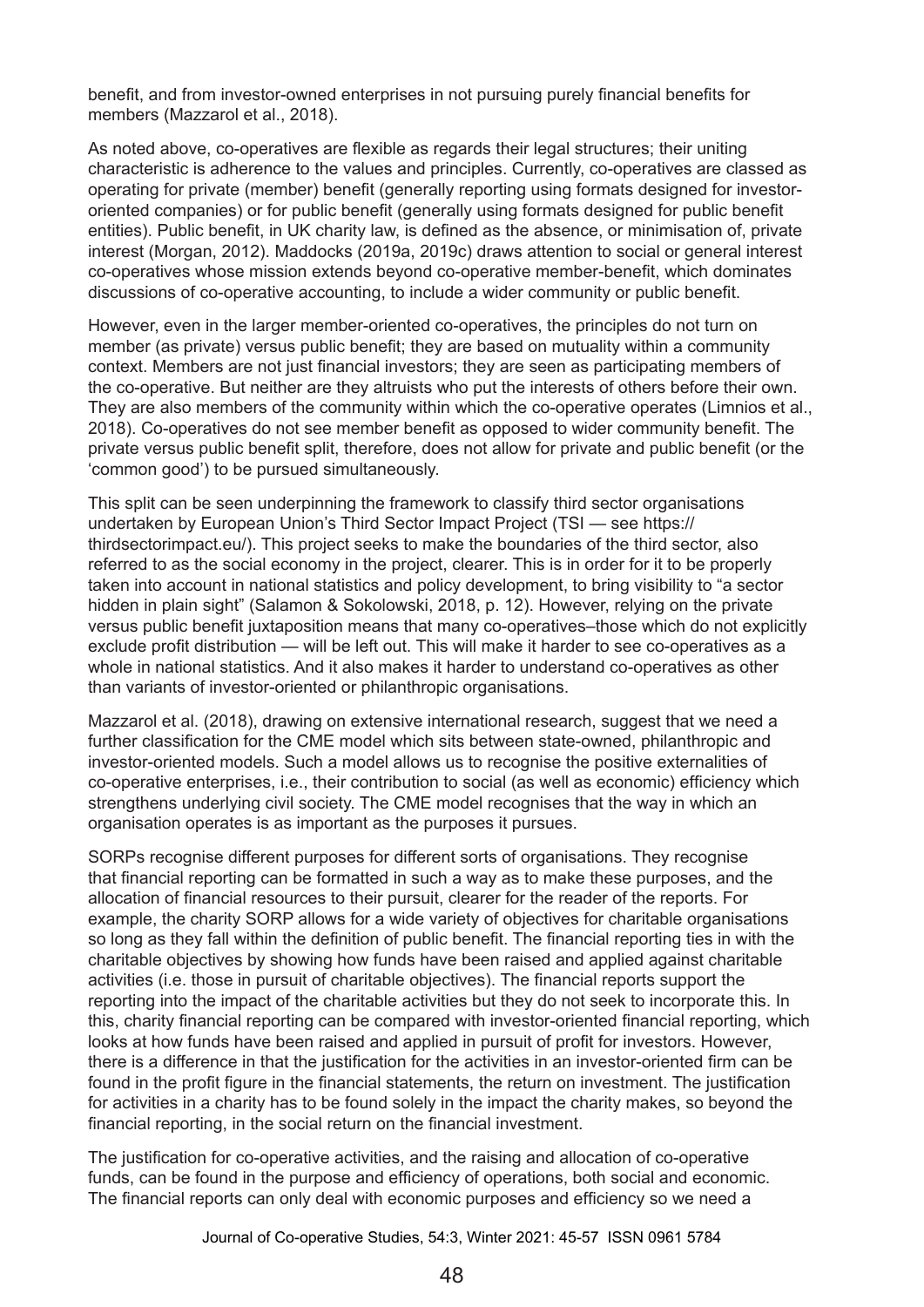format which can take the reader beyond the financials to the social impact, the strengthening of civil society, created by the co-operative. Under the current reporting formats it is "difficult for co-operatives to demonstrate, even to members, how different their purposes and modus operandi are to those of companies who seek primarily to make returns for their financial investors or to those of charities who are legally required to apply their resources to the benefit of others" (McCulloch, 2019, p. 5).

#### **Co-operative financial reporting**

The need for a distinct accounting and reporting framework for co-operatives' purposes has already been recognised by the co-operative sector and researchers (Maddocks, 2019c; Webb, 2017). Evidence of co-operative sector support for developing a SORP to address the unique needs of co-operatives was illustrated through the ICA's unanimously passing a motion at its October 2019 annual meeting to develop international accounting standards for co‑operatives (ICA, 2019a; see also Appendix 1). The motion builds on the work of the Audit and Risk Committee of the ICA and the Centre of Excellence in Accounting and Reporting for Co‑operatives (CEARC), at Saint Mary's University in Canada. CEARC aims:

to be a focal point for academic and applied research on the performance of co-operatives, credit unions and mutuals. Working closely with these organisations, public accountants and academics to accurately reflect and communicate, through accounting and reporting, the unique and important roles co-operatives play in our society and economy" (CEARC, n.d.)

and has established an international SORP Committee comprised of members from the United Kingdom, Spain, United States and Canada. The Committee is responsible for developing a SORP to govern accounting and reporting for co-operatives. Since its inception, CEARC has issued six International Statements of Recommended Practices (iSORPs, (see https://www.smu. ca/academics/sobey/cearc-isorp-project.html). The iSORPs were issued as discussion papers and disseminated to co-operative practitioners and co-operative academics for feedback, which was incorporated into the final iSORPs. The iSORPs provide non-mandatory guidance and are designed for global application but require consideration, adaption and adoption at the local level.

As part of its mandate, the SORP Committee is in the process of drafting discussion documents and seeking input for co-operative accounting and auditing practitioners, as well as academics who specialise in co-operative research. In the initial stages of its work, for example, the SORP Committee prepared a survey to gather information from co-operatives around the world regarding their respective country's accounting and reporting frameworks. This survey, issued by the ICA, has provided a total of 118 responses from 45 countries. Of the 112 respondents who answered the question regarding specific co-operative accounting standards, 64 (57%) indicated their country had co-operative specific accounting standards or guidance. Of the 109 who responded to the question: "Does your country have guidance regarding reporting of Environmental, Social, Governance (ESG) topics", 62 (57%) indicated their country had guidance for ESG reporting. The work of CEARC built on the knowledge and experience of co-operators world-wide can also provide a useful source for developing a comprehensive co-operative SORP in the UK.

Next, we will discuss some more specific aspects and challenges that substantiate our call for the development a SORP specific to co-operatives.

## **Some Detailed Aspects of the Justification for a Co-operative SORP**

#### **Purpose, values and definition of co-operatives**

Taking the Statement definition, co-operatives should be meeting the economic, social, and cultural needs and aspirations of their members which means that the primary user of the co‑operative's financial reports are members. A key question that is raised is how are these needs identified and met, and how do we account for this?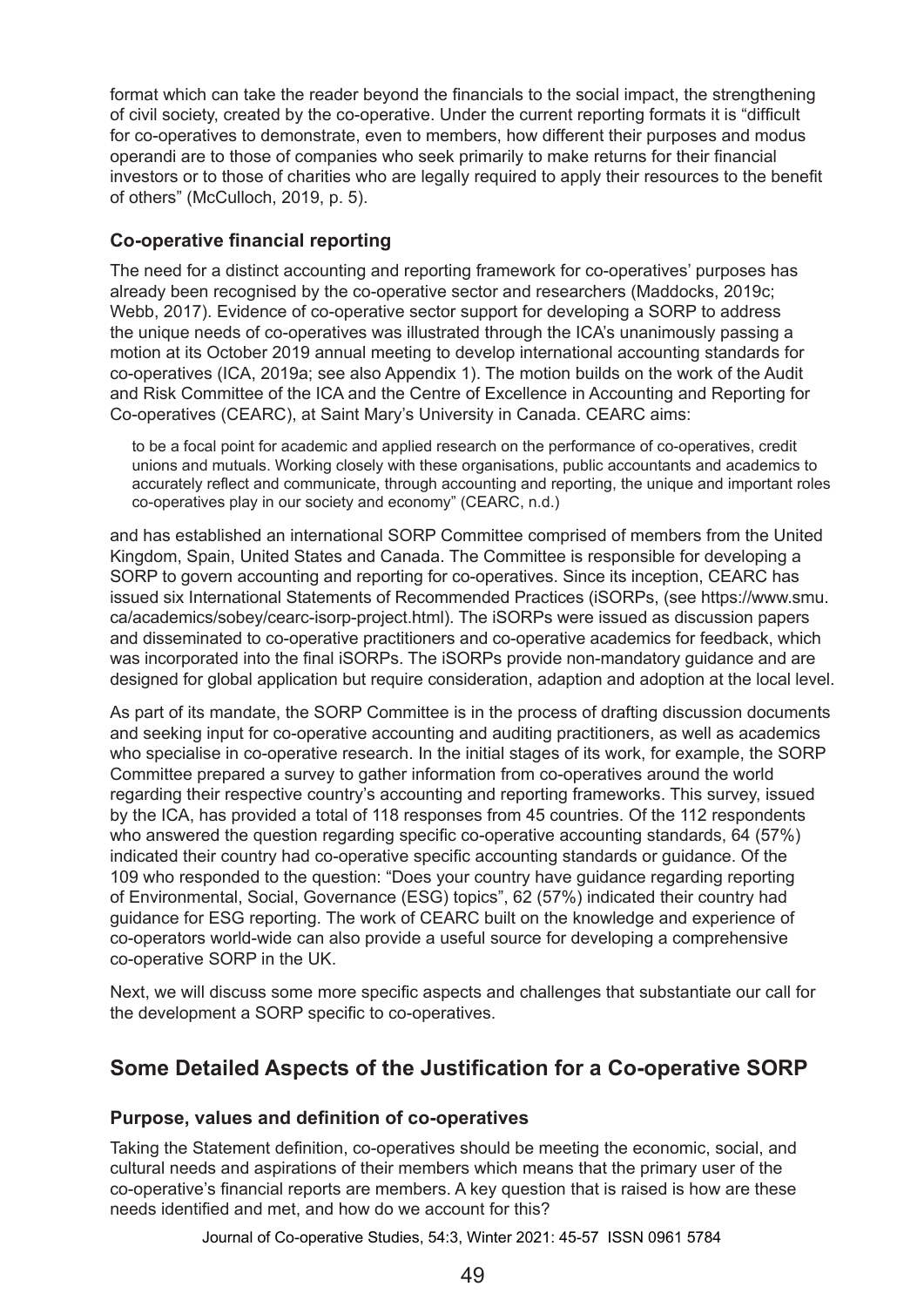As earlier discussed, *Principle 5* of the Statement guides co-operatives to provide education and training to their members and other related parties, such as managers and employees, in order to contribute effectively to the development of the co-operatives and inform the general public about the nature and benefits of co-operation (ICA, 2018a). As with so much of the Statement, it looks inwardly and outwardly. One could question the extent to which the current financial reporting standards facilitate co-operatives implementing all, or any, of this principle. A SORP designed to provide the right level of pertinent information to members and elected members in co-operatives can better facilitate governance within a co-operative by holding to account and ensuring they fulfil their responsibility of membership. Investor-oriented reporting standards speak of meeting the information needs of both existing and potential investors. Perhaps co‑operative reports should address existing and potential members? Financial reporting should reflect the particular types of co-operatives and what is material to the particular co-operative, including both financial and non-financial information that reflects the activities and performance of a co-operative as will be discussed later (see also iSORP 1, Maddocks, 2007, 2008). And a SORP that keeps in mind the wider public can go some way to addressing the challenge articulated by the ICA on improving public understanding of the scale and significance of co-operative enterprise (ICA, 2015).

#### **Membership, capital and economic participation**

Co-operatives are businesses owned by their members. Members' rights and obligations differ from investor-owned businesses and vary between co-operatives. Co-operatives' members also join, participate in, and leave a co-operative which is different from an investor's relationship to the buying and selling of shares. Despite membership being an essential part of co-operative identity there is currently little information provided to members and other stakeholders about the process of joining, participating in and leaving the co-operative as well as on member economic and democratic participation and control (see also iSORP 4, Maddocks et al., 2009a).

Birchall (2012) argues that the difficulties of articulating the benefits of co-operative membership and participation both to members and the wider community contribute to some of the familiar problems with the co-operative form — lack of member participation leading to dilution of the co-operative purposes and principles; inefficient governance leading to organisational failure or de-mutualisation. Problems also recognised by Limnios et al. (2018) in their discussion of the potentially multiple roles open to members in co-operatives.

The role of capital in a co-operative, and particularly a co-operative society, is also conceptually distinct from that of companies limited by shares. There are several unique features, notably that societies are of variable rather than fixed shares (Financial Conduct Authority, 2015, para 6.4) reflecting co-operatives are associations of people, rather than capital. Co-operative member shares, apart from representing member equity, are also linked to membership and voting rights. Since co-operatives operate on the basis of one member, one vote, rather than one vote per share as in the case of investor-owned companies, one cannot exert greater power and influence by owning more shares. In a co-operative it is for members to control the capital, rather than the reverse (see *Principle 3*, ICA, 2018a). Shares in a society can only be transferred with the consent of the Board (earlier legislation also required consent of members in general meeting), rather than be freely tradable on an exchange (Co-operative and Community Benefit Societies Act, 2014, para 14). Again, reflecting the primacy of membership over capital. There are, therefore, certain limitations and requirements for members joining and leaving the co-operative in relation to the provision and withdrawal of member equity as they may not have, for example, a right to transfer their shares to other members or a right to the residual net assets if the co-operative goes into liquidation.

Since the main reporting responsibility of co-operatives is towards their members, members would benefit from comprehensive information on their financial contributions and distribution of surplus to members. The qualification of co-operative member shares as equity or liability has been an enduring accounting issue at an international level. For example, if equity is withdrawable, it needs to be classified as a liability for the co-operative. This accounting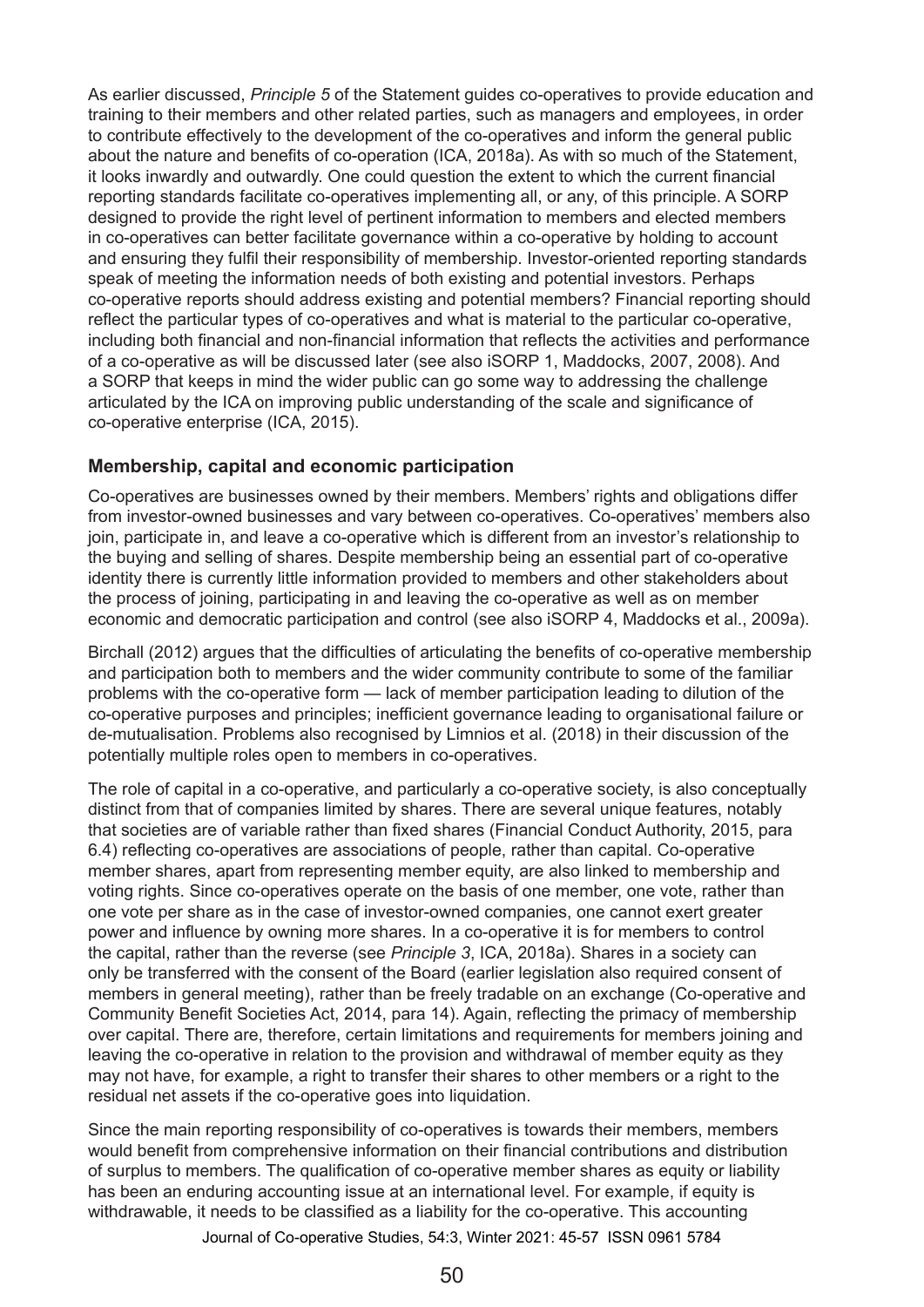treatment of members' funds undermines the co-operatives' ownership base, distorts their financial position and separates the co-operative as an entity from part of its membership (López-Espinosa et al., 2009, 2012; McCulloch, 2019). Moreover, financial contributions (either in the form of equity or liability) are currently not separated from liabilities that constitute the claims of non-members. It is also important to see the level of interest that members of the co-operative have. A detailed account of members' funds would enhance the usefulness and relevance of information for both members and non-member investors and creditors (see also iSORP 2, Robb et al., 2008).

Contrary to businesses, in co-operatives economic benefits are related to use and there are limitations on returns to investors, which require a different approach to reporting on payments to members. For example, the primary mechanism of distribution of surplus or net operational income is via a patronage dividend to members in proportion to their transactions and trade with the co-operative, rather than in proportion to the shares held by a member. Patronage payments are accounted as an expense or a rebate, but are treated differently from trading discounts as they are subject to board approval based on the co-operative's profitability and liquidity and paid to members transacting with the co-operative. Currently, in terms of reporting, there is no distinction between patronage dividend payments (accounted as expenses) and other general operating expenses which are related to daily management decision-making. There are also different forms of payments made to members as users of the co-operative, such as payments for services and goods. It would be useful to report separately payments to members as users from payments to members as equity funders (e.g., interest and patronage dividend payments) (see also iSORP 3, Maddocks et al., 2009b). Finally, separating the disclosure of the amount of trade undertaken with members and non-members, would enhance stewardship, accountability and more informed decision-making (Robb, 2012). Identifying what is member trade and not member trade can also have tax implications. From a tax perspective in the UK, the law has long recognised that 'a person cannot trade with themselves' and there is no liability to pay tax on any profits arising from mutual trade with members. This is reflected in mutual trading and member clubs tax treatment by Her Majesty's Revenue and Customs (HMRC, 2021). While only a subset of co-operatives will benefit from this tax treatment, the constitution of the co-operative and the way in which funds are generated and used is significant. Similarly, dividends in a co‑operative have specific treatment under the Corporation Tax Act 2009 (section 132).

It is a challenge to reconcile within one code of financial reporting a set of requirements covering some of these distinctions between investor-owned companies and co-operatives. Unsurprisingly, this tension has tended to be settled in favour of the investor-owned companies, who are in the majority by number. A SORP for co-operatives operating across all legal forms could facilitate co-operatives clearly articulating the unique nature of co-operative capital.

#### **Sustainable development of co-operatives' communities and non-financial reporting**

In the tradition of their founders, co-operative members believe in the ethical values of honesty, openness, social responsibility, and caring for others. However, financial reports do not tell the whole story of co-operatives' performance. Instead, to provide relevant information to stakeholders, co-operatives should also include non-financial performance information. Increasingly, stakeholders are demanding wider, non-financial information regarding the social and environmental impact of organisations. And even though several co-operatives played a key role in the early years of sustainability accounting and reporting, they have not managed to develop sufficiently sophisticated approaches in terms of recognising the value of their different model of ownership (Mayo, 2011). This is an area, therefore, where co-operatives should be able to demonstrate the co-operative difference by reporting on performance relative to the seven principles of co-operatives: 1) voluntary and open membership; 2) democratic member control; 3) member economic participation; 4) autonomy and independence; 5) education, training and information; 6) co-operation among co-operatives; and 7) concern for the community.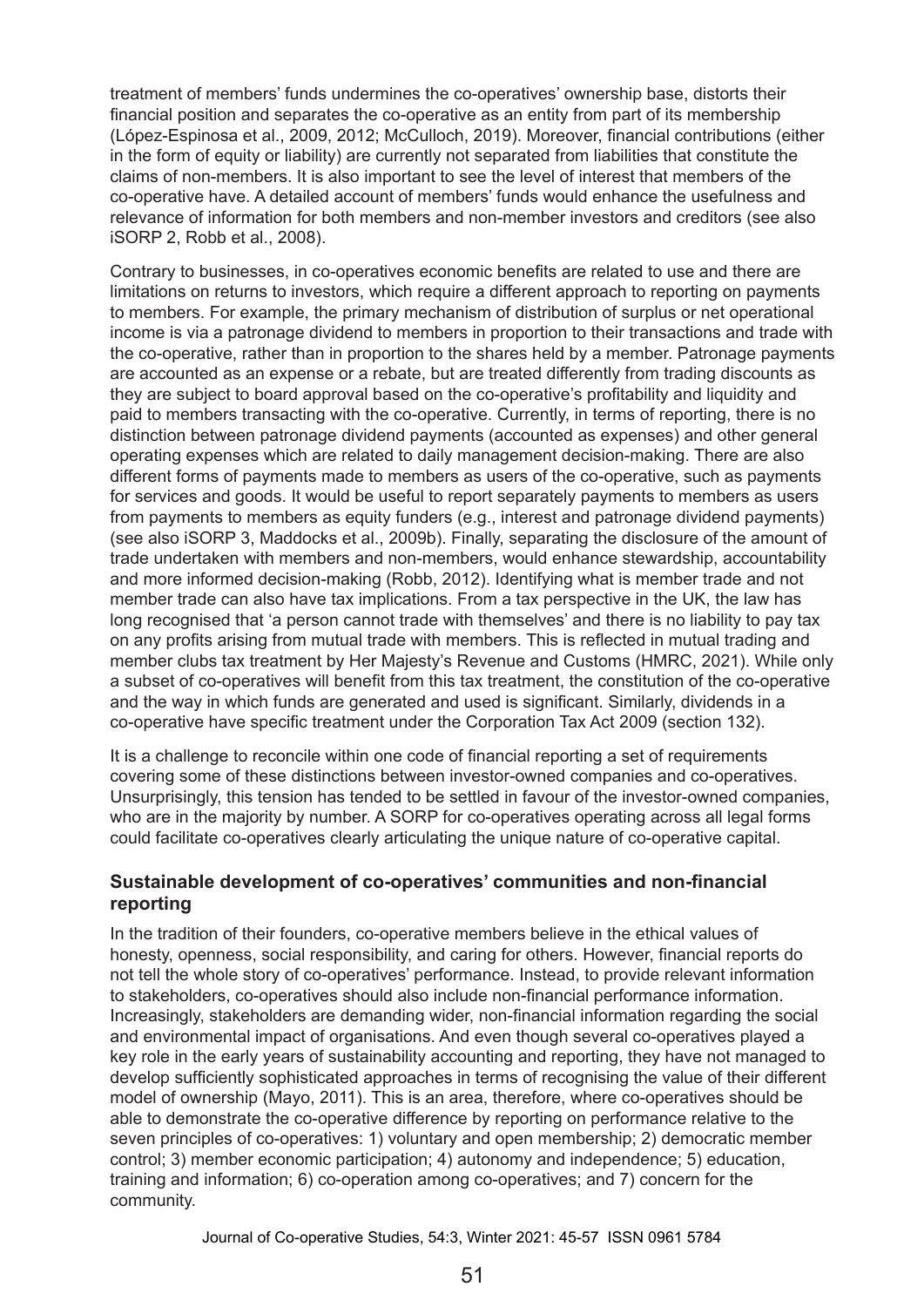Several researchers have examined the importance of reporting on the seven principles of co‑operatives. For example, Birchall (2005) concludes that for the principles to have an impact, people must become aware of the co-operative difference. Furthermore, a Canadian study found 60% of respondents believed their co-operative contributed to the community in a way that differed from the contributions of for-profit enterprises (Philp, 2004). However, the same respondents were unable to specifically identify the uniqueness of their co-operative (Philp, 2004). This dilemma is best explained by Fairbairn (2004) who contends few people have the vocabulary to describe the difference. In other words, there is comprehension of the difference between co-operatives and investor-owned businesses, but there is difficulty in describing it. Despite these findings, Birchall (2005) and Côté (2000) contend the principles are expected to be used increasingly as a framework for evaluation for determining the co-operative bottom line and for measuring the promises of co-operatives against their performance. These authors believe it is essential to operationalise the principles in order to fully demonstrate the co‑operative difference.

In a more recent study of insurance co-operatives, Rixon (2013a) found that there was little change in reporting on the principles. Although the principles were not prominently featured in co-operatives' reporting, some of the KPIs and narrative commentary indirectly reflect the principles. Instead, her study found that senior management indicated the principles provide a source of guidance for their corporate culture. It should be noted that in addition to the seven principles, it is also important that co-operatives compare their performance to other forms of business enterprises in their industrial sector. For example, Rixon's (2013b) study on North American credit unions found that comparison to banks was just as important as comparison to credit unions.

CEARC is also in the process of working on a pilot project, known as Co-operative Performance Indicators (CEARC, 2021), with participants representing small, medium and large-sized cooperatives in a range of industries across Canada to develop common metrics to measure the seven principles of co-operatives. The project participants have identified 36 metrics to report on the seven principles. It is interesting to note that when asked how co-operatives could best demonstrate their co-operative difference, they unanimously selected the seven principles. Clearly, there is interest in demonstrating the co-operative difference as illustrated through performance relative to the seven principles. What is needed is a robust framework with guidelines that provides relevant, valid and reliable information.

At the same time, the development of corporate social responsibility based on the perspective of investor-owned and commercial businesses does not promote a suitable accounting framework for co-operatives. As a result, there are examples of co-operatives moving towards developing their own standards, such as in the case of the Co-operative Group in the UK that launched in 2011 an ethical operating plan, with 47 distinct targets on aspects of sustainability designed to be integrated fully in its overall performance reporting. The UK Co-operative Performance Committee (CPC) made up of senior finance leaders from the co‑operative sector provides strategic direction and best practice guidance in matters of accounting, financial reporting and business performance monitoring (Co-operatives UK, n.d.). The CPC has developed a narrative reporting framework to provide guidance on the format and content of co-operatives' narrative reporting based on three core pillars that demonstrated the 'co-operative difference': 1) member value; 2) member voice and; 3) co‑operative values (Co-operatives UK, 2017). The framework, rather than replacing, builds on the guidance already provided by regulators such as the Financial Reporting Council, but emphasises the unique ownership model, relationship with stakeholders and the articulation of the 'co-operative difference'. The CPC has also developed over the years a framework and guidance of how to measure co-operative performance against the co-operative values and principles and helps co-operatives set meaningful Key Performance Indicators (KPIs) (Co-operatives UK, 2019). These KPIs include both financial and non-financial indicators of co-operative values and principles. Although the non-financial indicators reflect current sustainability and accounting and reporting practice, they include additional indicators such as membership economic engagement, democratic participation and training and education for members and staff.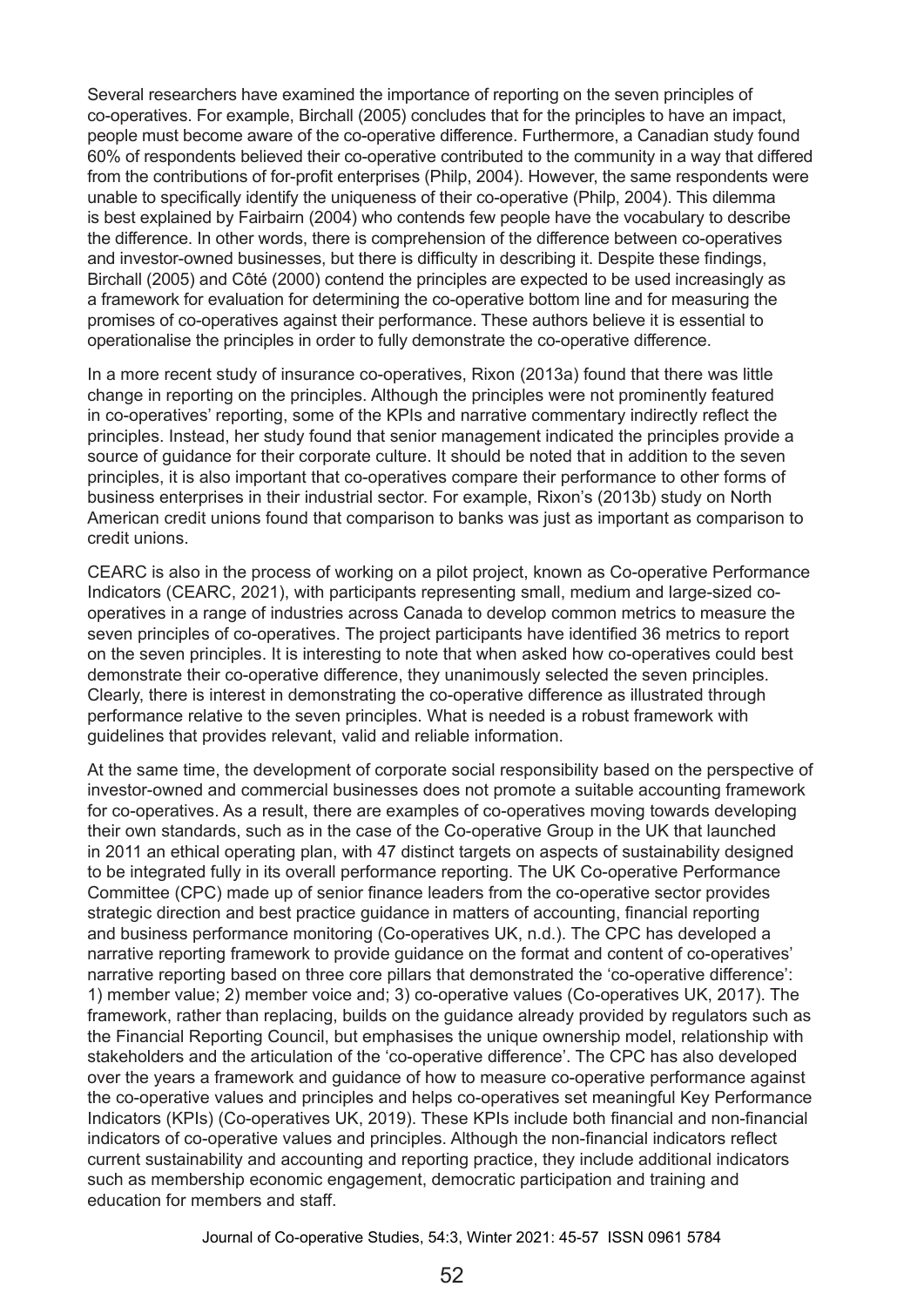Maddocks (2019c) has also contributed to the discussion on the need for a co-operative accounting and reporting framework by suggesting a co-operative accountability model that integrates three dimensions of accountability: economic and financial; mission-related, and; social-related. This framework acknowledges the differences in co-operative mission and features of organisational structures, and the differences in accountabilities and information needs, especially in light of the growth of general purpose or social co-operatives (beyond co‑operative member-benefit) (see also Maddocks, 2019a). The model underlines the importance of (reporting on) financial alongside non-financial resources, such as volunteer input and sweat equity (Maddocks, 2019b), and "the contribution of co-operative structural differences to non-financial resources as well as citizenship and ethical dimensions of organisational social responsibility" (Maddocks, 2019c, abstract). Overall, non-financial performance is as important as financial considerations. Reporting on the seven principles and non-financial performance is an important mechanism to demonstrate the co-operative difference to external stakeholders and to provide internal stakeholders with assurance that the organisation is fulfilling its mandate as a co-operative.

All this sets the groundwork for a more comprehensive SORP for co-operatives that integrates, reporting of non-financial performance with financial considerations to help members and other stakeholders have a full understanding of the extent to which the co-operative is fulfilling its purpose and adhering to the values and principles. For example, the charity accounting SORP in the UK, since its inception in the 1980s, has had a unifying effect on the sector, has helped it develop its understanding of itself and has contributed to growing understanding of the not for profit sector internationally (Crawford et al., 2018). We argue that a SORP for co-operatives will enable cross-sector comparisons for the whole movement. With a SORP available for any co‑operative, there could be a clearer means for policymakers, regulators, funders and others to identify and target support to provide equal treatment for co-operatives without having to upend the current legislative landscape.

## **Conclusion**

This paper has set out the arguments for co-operative accounting SORP at entity and sector level, broadly and in some practical detail. Whilst it is very important that we, and the members of co-operatives, are able to understand how an individual co-operative aligns with the co-operative values and principles whilst pursuing their stated objectives, it is even more important that we are able to see the work of the co-operative sector as a whole. And that we, and wider society, can draw from it an understanding of the co-operative world-view.

It is proposed that Co-operatives UK, as the umbrella body for UK co-operatives, would be the lead organisation for the development of a UK Co-operatives SORP, working closely with the international project co-ordinated through CEARC (McCulloch, 2019). Co-operatives UK was the proposer for the resolution passed by the ICA General Assembly in Kigali in October 2019, that the co-operative movement supports research into a dedicated SORP for co-operatives (ICA, 2019b, p. 66; Appendix 1). There is sound precedence in UK accounting practice for SORPs to be developed for particular sectors and then enacted into law governing those sectors.

An international survey has already been undertaken by CEARC, through the ICA, as noted above. It is proposed to take this research deeper leading to an international comparison of accounting for co-operatives. This could serve as a context within which a detailed proposal for a SORP could be drawn up.

The next steps would be to ensure that there is sufficient interest within the co-operative movement in the UK for the development of a UK SORP and then to highlight the issues with which co-operative accounting practitioners are most concerned.

If a co-operative accounting SORP is to be established, the co-operative movement will have to be responsible for its development and implementation. The SORP committees for other sectors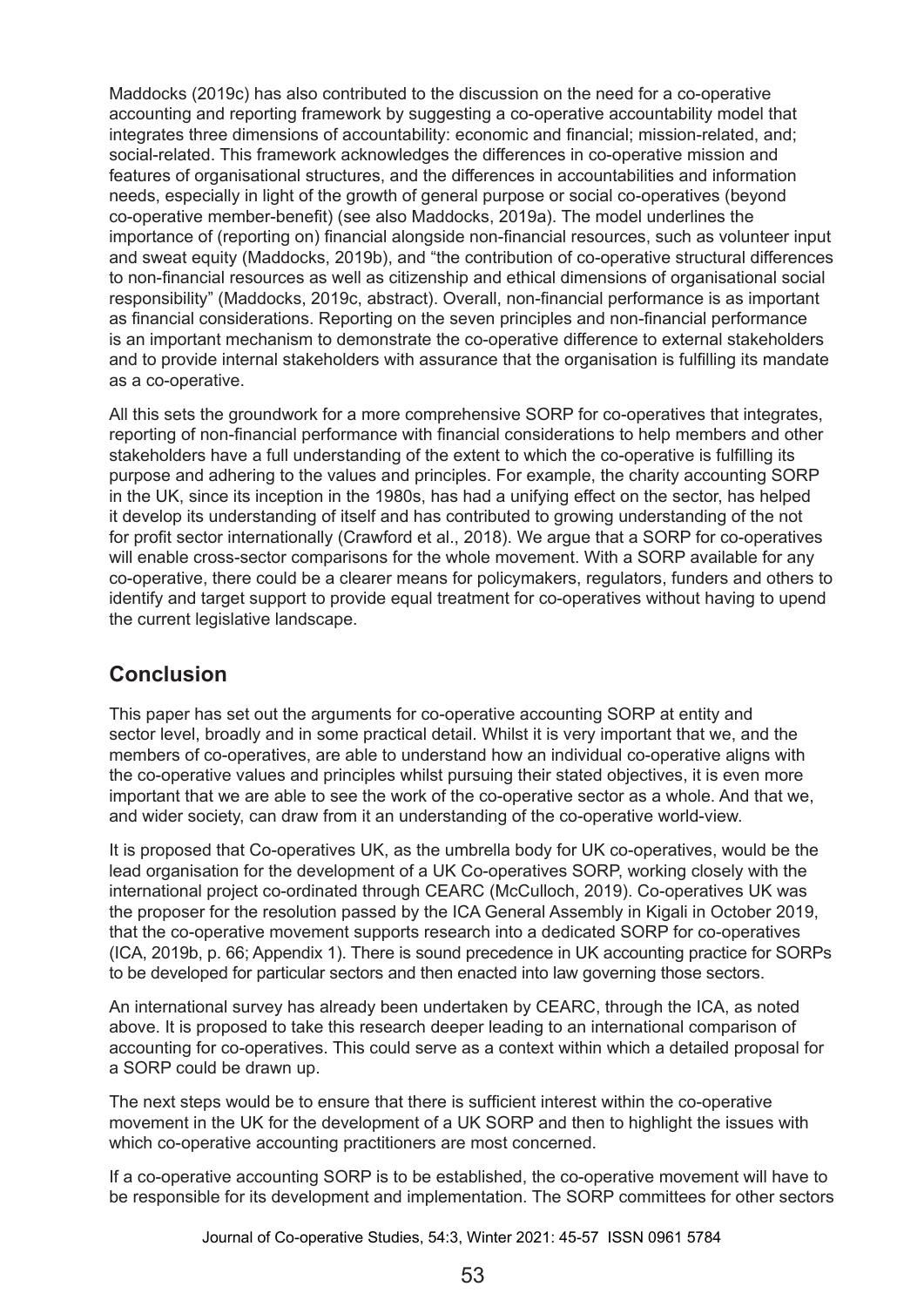are drawn from, and financed by, those sectors. The charity SORP Committee, for instance, operates under the auspices of the Charity Commission which is the regulator for the sector in England and Wales, funded by government. There is debate about the independence of the regulator because of this dependency on government. A co-operative SORP committee would, by its nature, need to be independent. The question as to financial support, therefore, needs to be addressed.

Co-operatives have long been marginalised in economics and business studies (Kalmi, 2007; Mazzarol et al., 2018). The establishment of a Centre for Co-operative Accounting in collaboration with other third sector research centres in the UK would contribute to reversing this situation. It would also be a support for the work on developing a co-operative SORP.

In conclusion, co-operatives do not fit comfortably into either the investor-oriented or philanthropic funder-oriented formats because co-operatives propose a radically different worldview to that which underpins the private/public interest dichotomy. In this, they offer a challenge to the current business as usual investor/funder paradigm. The co-operative philosophy can address many of the problems of our age, if it is understood as based on mutual interest in pursuit of the common good. This is obscured by current accounting and reporting regimes for co-operatives but could be expressed much more clearly through a specifically designed co‑operative accounting and reporting format. We argue that it should be.

## **Authors**

Ian Adderley has a background in law, having been called to the Bar in 2010, and he currently works on mutual society legislation for the UK Financial Conduct Authority. His contribution is in a personal capacity. Elizavet Mantzari is a lecturer in the department of Accounting, Birmingham Business School, University of Birmingham, UK. Her research focuses on the everyday use of accounting information by practitioners central to which is the exploration of accountability in the context of co-operatives. Maureen McCulloch is a senior lecturer in the department of Accounting, Finance and Economics, Oxford Brookes Business School, Oxford Brookes University, UK. Daphne Rixon is associate professor in accounting and executive director of the Centre of Excellence in Accounting and Reporting for Co-operatives, at the Sobey School of Business, Saint Mary's University, Canada.

## **References**

Adderley, I. (2018). Co-operatives, the state and moral hazard. *International Journal of Co-operative Law. I*(1), 208–215. https://iuscooperativum.org/wp-content/uploads/2018/08/Issue-1-2018.pdf

Alcock, D., & Mills, C. (2017). *Co-operation for the common good.* Anthony Collins Solicitors LLP. https:// www.anthonycollins.com/media/2532/co-operation-for-the-common-good-updated.pdf

Birchall, J. (2005). Co-operative Principles Ten Years On, *Review of International Co-operation, 98*(2), 45–63. https://www.ica.coop/sites/default/files/publication-files/2005issue2-1287637669.pdf

Birchall, J. (2012). The comparative advantages of member-owned businesses. *Review of Social Economy, 70*(3), 263–294. https://doi.org/10.1080/00346764.2011.632326

CEARC (n.d.). *About us*. Centre of Excellence in Accounting and Reporting for Co-operatives. Retrieved 15 January 2021 from https://www.smu.ca/academics/sobey/cearc-about-us.html

CEARC (2021). *Co-operative Performance Indicators*. Centre of Excellence in Accounting and Reporting for Co-operatives. https://www.smu.ca/academics/sobey/co-operative-performance-indicators.html

Companies House (2019, August 1). *Official Statistics. Companies register activities: 2018 to 2019*. https://www.gov.uk/government/statistics/companies-register-activities-statistical-release-2018 to-2019/companies-register-activities-2018-to-2019

Companies House (2021, March 29). *Guidance Incorporation and Names.* https://www.gov.uk/ government/publications/incorporation-and-names

Co-operative and Community Benefit Societies Act (2014). UK General Public Acts. https://www. legislation.gov.uk/ukpga/2014/14/contents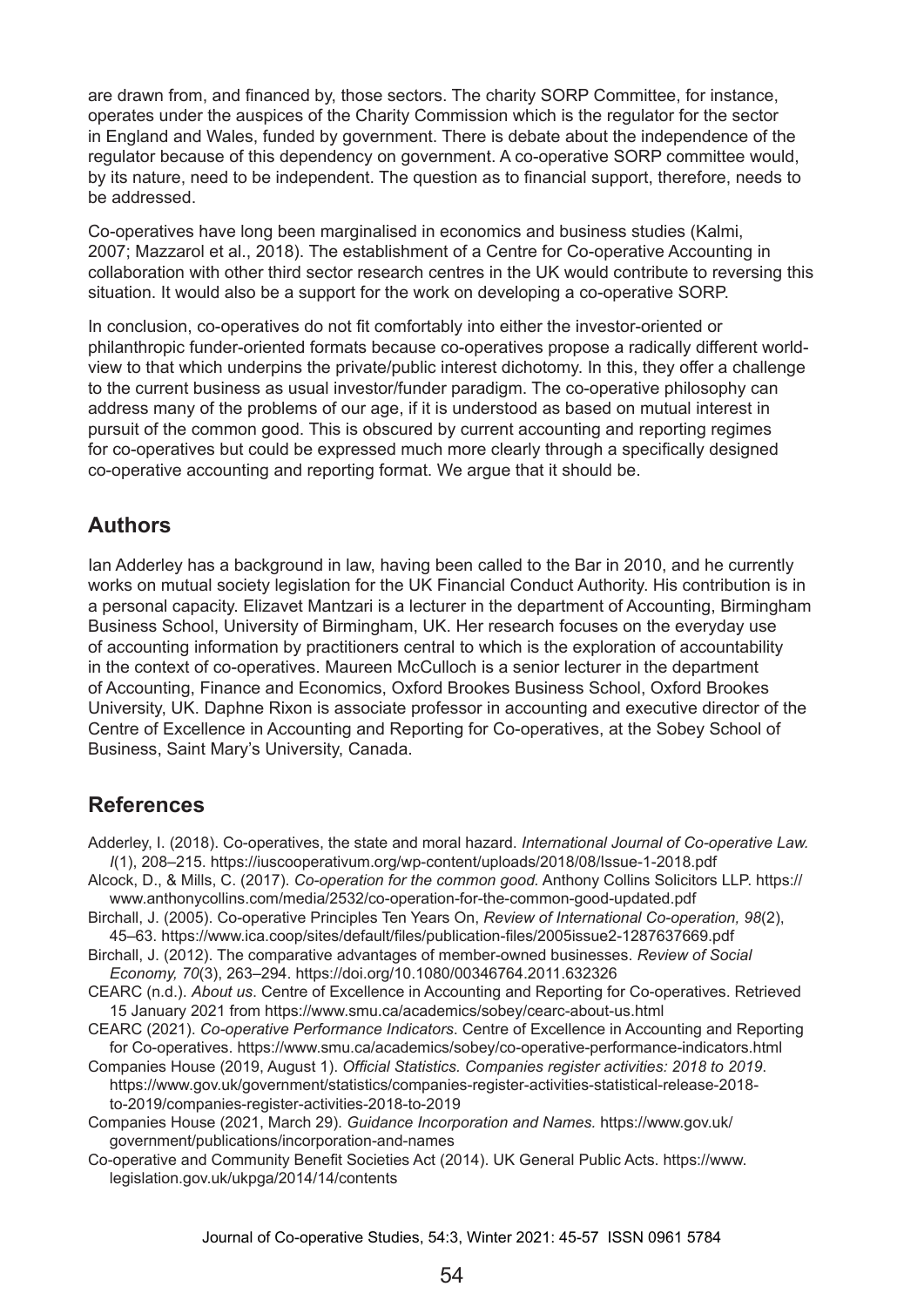- Co-operative and Community Benefit Societies and Credit Unions Act (2010). UK Statutory Instruments. https://www.legislation.gov.uk/ukpga/2010/7/contents
- Co-operatives UK (n.d.). *Co-operative Performance Committee*. Co-operatives UK. Retrieved 15 January 2021 from https://www.uk.coop/about-us/our-governance/member-groups/co-operative-performancecommittee
- Co-operatives UK (2017). *Narrative reporting. A framework & guidance for co-operatives*. Co-operatives UK. https://www.uk.coop/sites/default/files/2020-10/narrative-reporting-report-final-web.pdf
- Co-operatives UK (2019). *Key performance indicators. A framework & guidance for co-operatives.* Co‑operatives UK. https://www.uk.coop/sites/default/files/2020-10/KPI\_report.pdf
- Co-operatives UK (2021, June 28). *Organisation data*. Co-operatives UK. https://www.uk.coop/resources/ open-data
- Corporation Tax Act (2009). UK General Public Acts. https://www.legislation.gov.uk/ukpga/2009/4/contents
- Côté, D. (2000). Co-operatives and the new millennium: the emergence of a new paradigm. In B. Fairbairn & N. Russell (Eds.). *Canadian Co-operatives in the Year 2000: Memory, Mutual Aid and the Millennium* (pp. 250–267). Centre for the Study of Co-operatives.
- Crawford, L., Morgan, G. G., & Cordery, C. J. (2018). Accountability and not-for-profit organisations: Implications for developing international financial reporting standards. *Financial Accountability & Management, 34*(2), 181–205. https://doi.org/10.1111/faam.12146
- Cruz, I., Stahel, A., & Max-Neef, M. (2009). Towards a systemic development approach: building on the human-scale development paradigm. *Ecological Economics, 68*(7), 2021–2030. https://doi. org/10.1016/j.ecolecon.2009.02.004
- Fairbairn, B. (2004). Cohesion, adhesion and identities in co-operatives. In B. Fairbairn & N. Russell (Eds.). *Co-operative Membership and Globalisation* (pp. 18–50). Centre for the Study of Co-operatives.
- Financial Conduct Authority (2015). *Guidance on the FCA's registration function under the Co-operative and Community Benefit Societies Act 2014*. https://www.fca.org.uk/publication/finalised-guidance/fg15- 12.pdf
- Financial Conduct Authority (2021, May 26). *Mutual societies registration function: 2020-21*. https://www. fca.org.uk/publications/corporate-documents/mutual-societies-registration-function-2020-21
- Financial Reporting Council (2021). *Statements of Recommended Practice (SORPs)*. https://www. frc.org.uk/accountants/accounting-and-reporting-policy/uk-accounting-standards/statements-ofrecommended-practice-(sorps)
- Henrÿ, H. (2012). *International Labour Office Guidelines for Cooperative Legislation* (3rd ed.). International Labour Organisation [ILO]. https://www.ilo.org/wcmsp5/groups/public/---ed\_emp/---emp\_ ent/documents/publication/wcms\_195533.pdf
- HMRC (2021). *BIM24015 Meaning of trade: mutual trading and members clubs: introduction: basic considerations: contents, Municipal Mutual Insurance Ltd v Hills [1932] 16TC430*, https://www.gov.uk/ hmrc-internal-manuals/business-income-manual/bim24015
- ICA (2015). *Guidance Notes to the Co-operative Principles*. International Co-operative Alliance. https:// www.ica.coop/sites/default/files/basic-page-attachments/guidance-notes-en-221700169.pdf
- ICA (2018a). *Cooperative identity, values & principles*. International Co-operative Alliance. https://www. ica.coop/en/cooperatives/cooperative-identity
- ICA (2018b). *What is a cooperative?* International Co-operative Alliance https://www.ica.coop/en/ cooperatives/what-is-a-cooperative
- ICA (2019a). *Developing accounting standards for co-operatives*. International Co-operative Alliance. www.ica.coop/sites/default/files/publication-files/icadevelopingaccountingstandardsoct-2019en-320094788.pdf
- ICA (2019b). *General Assembly: official meeting documentation*. ICA, 17 October, Kigali, Rwanda. https://www.ica.coop/sites/default/files/basic-page-attachments/icaga2019-official-meetingdocumentation-362413627.pdf
- ILO (2017). *R193-Promotion of Cooperatives Recommendation, 2002 (No. 193)*. Normlex. https://www.ilo. org/dyn/normlex/en/f?p=NORMLEXPUB:12100:0::NO::P12100\_ILO\_CODE:R193
- Kalmi, P. (2007). The disappearance of cooperatives from economics textbooks. *Cambridge Journal of Economics, 31*(4), 625–647. https://doi.org/10.1093/cje/bem005
- Killian, S. & O'Regan, P. (2020). Accounting, the public interest and the common good. *Critical Perspectives on Accounting*, 67–68, Article 102144. https://doi.org/10.1016/j.cpa.2019.102144
- Limnios, E. M., Mazzarol, T., Soutar, G. N. & Siddique, K.H., (2018). The member wears Four Hats: A member identification framework for co-operative enterprises. *Journal of Co-operative Organization and Management, 6*(1), 20–33. https://doi.org/10.1016/j.jcom.2018.03.003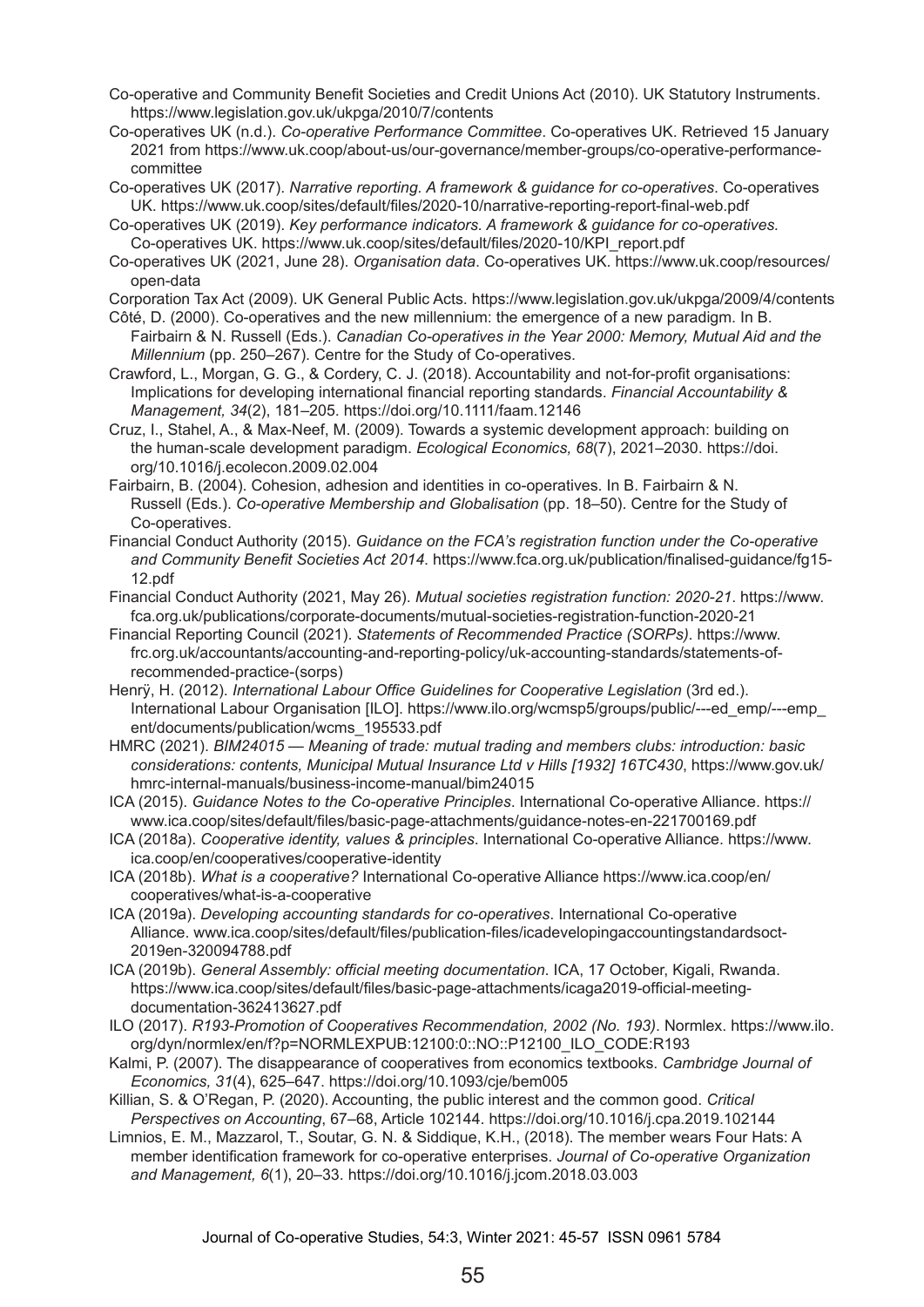- López-Espinosa, G., Maddocks, J., & Polo-Garrido, F. (2009). Equity-liabilities distinction: The case for co-operatives. *Journal of International Financial Management & Accounting, 20*(3), 274–306. https:// doi.org/10.1111/j.1467-646X.2009.01033.x
- López-Espinosa, G., Maddocks, J., & Polo-Garrido, F. (2012). Co-operatives and the equity-liabilities puzzle: concerns for accounting standard-setters. *Accounting Horizons, 26*(4), 767–787. https://doi. org/10.2308/acch-50208
- Maddocks, J. (2007). *Towards an international statement of recommended practice (iSORP) for co-operative accounting and reporting*. CEARC Working Paper 1. https://www.smu.ca/webfiles/ CEARC\_Working\_Paper\_1\_Nov\_2007.pdf

Maddocks, J. (2008)*. iSORP objectives, scope and purpose*. CEARC Discussion Paper 1. https://www. smu.ca/webfiles/iSORP\_dp1\_Objectives\_scope\_purpose\_Mar\_2008.pdf

- Maddocks, J. (2019a). Accounting for co-operative community benefit: Where membership meets Community. *Journal of Co-operative Studies, 52*(2), 11–18
- Maddocks, J. (2019b). Accounting for sweat equity. *Journal of Co-operative Studies, 52*(3), 20–25.
- Maddocks, J. (2019c). Developing a co-operative accountability model. *Journal of Co-operative Studies, 52*(1), 13–19.
- Maddocks, J., Robb, A. Hicks, E. & Webb, T. (2009a). *Reporting on membership: Joining, participating in and leaving the co-op*. CEARC iSORP Discussion Paper 4. https://www.smu.ca/webfiles/CEARC\_ iSORP\_DP4\_Joining\_particpating\_leaving\_Mar\_2009.pdf
- Maddocks, J., Robb, A. Hicks, E. & Webb, T. (2009b). *Reporting payments to members*. CEARC iSORP Discussion Paper 3. https://www.smu.ca/webfiles/CEARCiSORPDP3-Reportingpaymentstomembers-Feb162009.pdf
- Mayo, E. (2011). Co-operative performance. Sustainability Accounting. *Management and Policy Journal. 2*(1), 158–164. https://doi.org/10.1108/20408021111162182
- Mazzarol, T., Clark, D., Reboud, S., & Limnios, E. M. (2018). Developing a conceptual framework for the co-operative and mutual enterprise business model. *Journal of Management and Organization, 24*(4), 551–581. https://doi.org/10.1017/jmo.2018.29
- McCulloch, M. (2019). Accounting for co-operative purposes: Reclaiming the conversation. Concept paper on a SORP for co-operatives. *International Journal of Co-operative Accounting and Management, 2*(1), 4–18. https://www.smu.ca/webfiles/10.36830-IJCAM.20191\_McCulloch.pdf
- Mills, C. (2009). *Funding the Future: an alternative to capitalism.* Mutuo. http://www.mutuo.coop/wpcontent/uploads/2009/11/Funding-the-future-an-alternative-to-capitalism.pdf
- Morgan, G. G., (2012). Public benefit and charitable status: assessing a 20-year process of reforming the primary legal framework for voluntary activity in the UK. *Voluntary Sector Review, 3*(1), 67–91.
- Philp, K. (2004). The challenges of co-operative membership, social cohesion and globalization. In B. Fairbairn, & N. Russell (Eds.). *Co-operative Membership and Globalisation* (pp. 65–73). Centre for the Study of Co-operatives.
- Rixon, D. (2013a). Are Co-operative Principles Reflected in Performance Reporting: A Case Study of Insurance Co-operatives. *International Journal of Co-operative Management, 6*(2), 77–91.

Rixon, D. (2013b). *Credit Union Performance Reporting in North America.* Filene Research Institute.

- Robb, A. (2012). Stewardship: The core of cooperative accounting. *Journal of Co-operative Accounting and Reporting, 1*(1), 19–27.
- Robb, A., Maddocks, J. & Hicks, E. (2008). *Reporting co-operative members' funds.* CEARC iSORP Discussion paper 2. https://www.smu.ca/webfiles/CEARC\_iSORP\_DP2\_Reporting\_members\_funds Aug\_8\_2008.pdf
- Salamon, L. M. & Sokolowski, W., (2018). Beyond nonprofits: In search of the third sector. In B. Enjolras, L.M. Salamon, K.H. Sivesind & A. Zimmer (Eds.).*The third sector as a renewable resource for Europe: Concepts, impacts, challenges and opportunities* (pp. 7–48). Palgrave Macmillan.
- Snaith, I. (Ed.). (2014). *Handbook of Co-operative and Community Benefit Society Law*. Jordans.
- Spencer, R. (2020). The public interest, the common good: A radical profession?. *Critical Perspectives on Accounting,* 67–68, Article 102146. https://doi.org/10.1016/j.cpa.2019.102146
- Webb, J. T. (2017). Accounting for Co-operation. *Journal of Co-operative Accounting and Reporting, 5*(1), 102–115. https://www.smu.ca/webfiles/AccountingforCo-operation.pdf